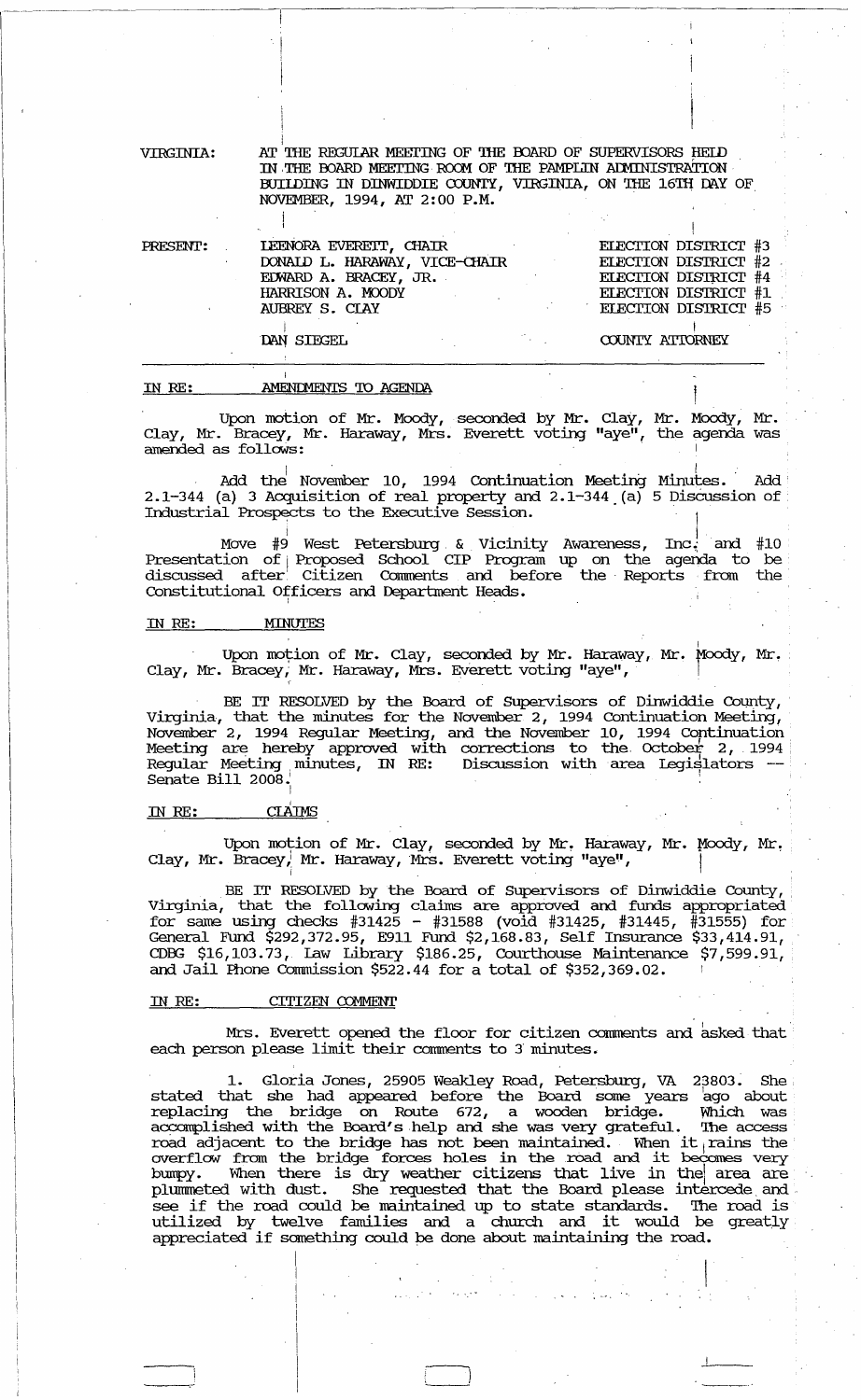$\mathbf{L}$  $\bar{\Gamma}$  $\mathcal{A}$  $\mathcal{A}^{\pm}$  $\sim 10$  $\sim 1^{\circ}$  $\mathcal{A}^{\mathcal{A}}$ 

 $\bar{\Gamma}$ 

 $\mathbb{F}_2$  $\bar{1}$ 

 $\bar{1}$ 

 $\bar{\rm T}$ 

 $\bar{\rm T}$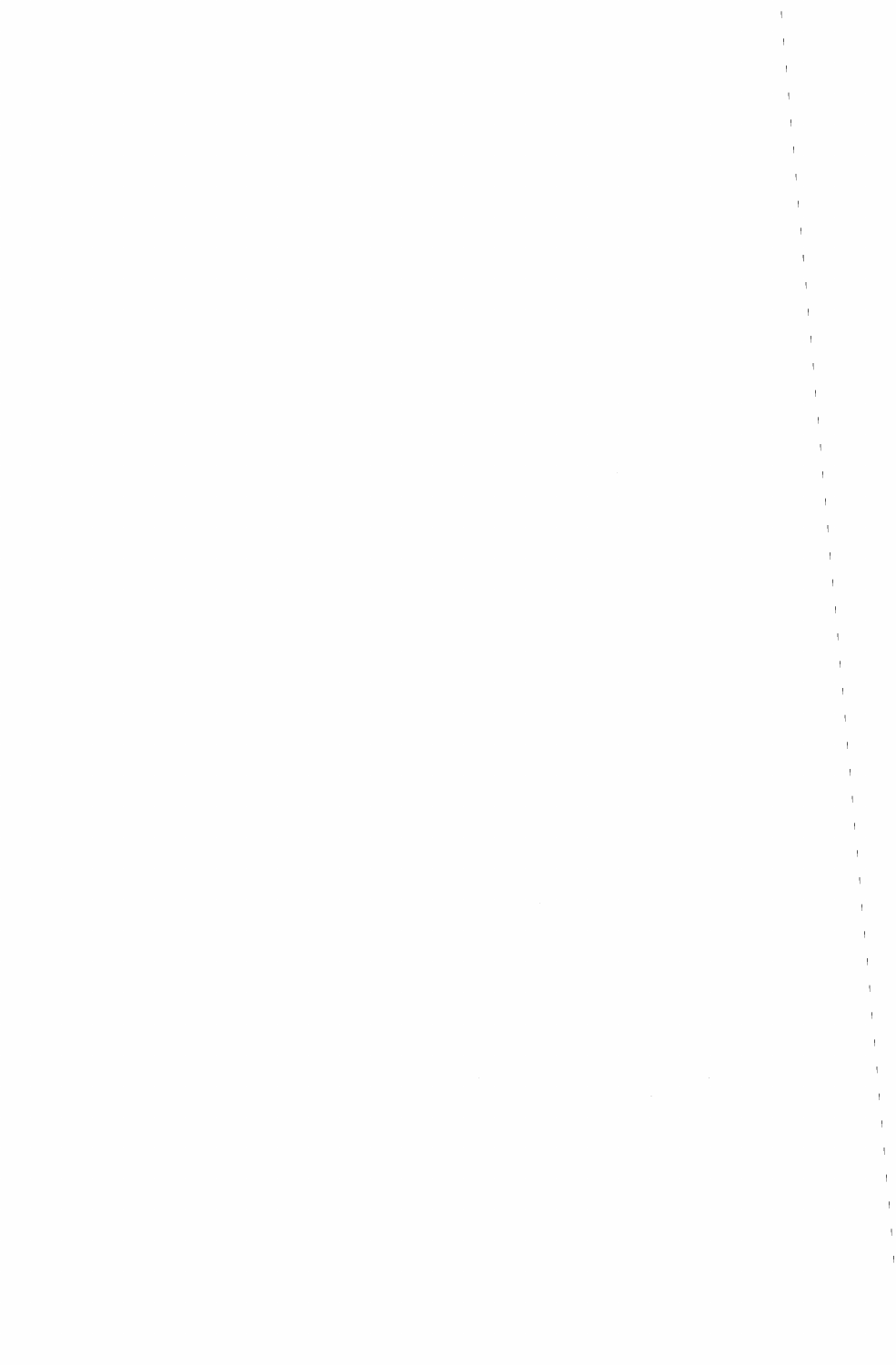Mrs. Everett thanked Mrs. Jones for taking the time to come before the Board and discuss her concerns and she would pass her concerns onto Ronald Reekes, Virginia Deparbnent of Transportation, Resident Engineer. Mrs. Everett stated that she thought that Mr. Reekes was aware of her concerns but she would certainly remind him.

J r  $\Box$ 

2. Winston Stables, 4302 SUnset Drive, Petersburg, VA. He stated that he was most grateful for the "NO THRU TRUCKS" sign that was put on Sunset Drive and Franklin Street; he could already see how it has helped. Mr. Stables advised the Board that dump trucks pass by his house every few minutes. '!he biggest majority of the trucks are 10 wheelers but there are some 18 wheelers. '!Wo weeks ago there was an accident in Mr. Stables yard, which irwolved a truck and a car. He stated that Mrs. Everett was nice enough to make sure that they were O.K. No one was hurt seriously but the 10 wheeler hit a very large tree in his yard which will now have to be taken up. Mr. Stables had a letter from Mr. Eugene Phillips who could not be present. '!he letter talks about an accident that Mr. Phillips was irwolved in with a dump truck. He was struck and forced into a house and wanted the Board to be aware that he was also very concexned.

Mr. Stables also wanted to advise the Board that about twenty<br>In the and other citizens in the area had the same concerns. It was years ago he and other citizens in the area had the same concerns. years ago he and other citizens in the area had the same concerns. It was<br>not as big of a problem then as it is now. There was a meeting held between the citizens, Mrs. Eva scott from the General Assembly and three officials from Lonestar, which is now Tarmac. They talked at length and the men from Lonestar advised the citizens that they had no control over private owned trucks but they did have control over their own and they would be glad to reroute them to 460. Mr. Stables stated that Ionestar did just what they said they would do and Lonestar told the citizens to notify them if they saw any of their trucks using Route 226. He feels that the neighborhood is a mixture of all age groups, school age children that ride the bus and elderly people. If it continues on any longer someone is going to be seriously hurt. He recommended that the trucks be rerouted or the speed limit be lowered.

3. Trooper stan Chappell, 23601 Cox Road, Petersburg, VA 23803, appeared before the Board. He stated that he has been a resident there for over 16 years and he is there to advise the Board of the citizens that live on Cox Road that were unable to be at the Board Meeting. On November 4, 1994 a dump truck coming out of Tannac going towards the city had a wheel come off the truck in front of Gentry Well Works which struck a porch on a house. Two small children live in the house and if it was another time of the day the children could of been in the yard playing and there could of been some serious problems. '!he risk could be eliminated if the traffic could be rerouted. Route 460 is a four lane divided highway and they should be using it. There has been a lot of problems with enforcement; he stated that he could stay busy right in his area but one man could not do it all. He stated that he had some concern with the speed limit but it would be best if the trucks could be rerouted. If it speed limit but it would be best if the trucks could be rerouted. If it is not an option to reroute the trucks then the least that could be done is to lower the speed limit.

4. First Sergeant Bob McCulloch, 8312 Halifax Road, Petersburg, VA. He is the First Sergeant in charge of Division 1, Area 7 that encompasses the City of Petersburg, and the Counties of Dinwiddie and Nottoway. He addressed the same concerns of Trooper Stan Chappell and also stated that the road is not designed for tractor trailer or large truck traffic. If the speed limit is lowered he advised that he could not dedicate troopers for the speed limit purpose. He has twenty troopers to cover the city of Petersburg and the Counties of Dinwiddie and Nottoway. Some of the troopers are on special assignment and he has fourteen troopers that he can rely on to cover two counties and one city for 24 hours a day coverage. He stated that he was not saying any of these things in a facetious manner. '!he answer is posting "NO 'lHRU '!RUCKS" signs. He stated that lowering the speed limit may be a solution but he could not dedicate' troopers for that purpose. With cellular telephones and various other sources of communication, just as soon as one trooper is in the area everyone knows it and slows down and just as soon as the trooper moves on the speed goes back up. The ultimate answer is posting signs "NO THRU '!RUCKS". '!here is no reason for the trucks being on Route 226. 'Ihey could just as easily access Route 460 which is a four lane

)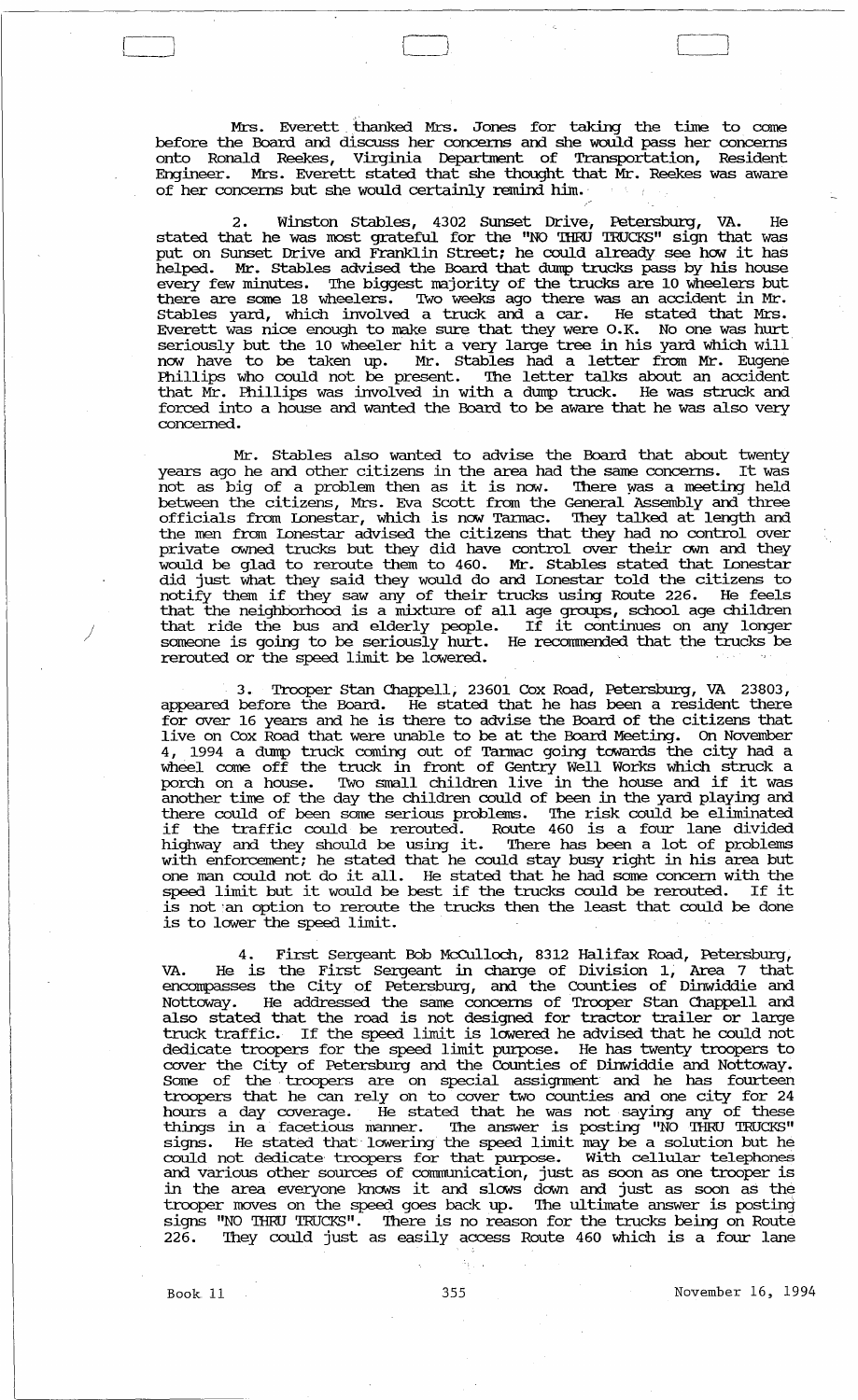divided highway and then access Route 1 or Interstate 85. He stated that the Board should take his recommendations under consideration. He stated that he would be concerned over civil litigation.

Mr. Bracey asked hadn/t this problem been presented to 'Ihe Department of Transportation within the last year.

Mrs. Everett stated that it had been presented to the Department of Transportation and they could not justify lowering the speed limit. That was detennined when the County had a different Resident Engineer and now we have a new one who will perhaps be more responsive to the concerns of the citizens.

Mr. Bracey felt that First Sergeant Bob McCulloch's solution of "NO THRU TRUCKS" signs was the answer.

Mrs. Everett stated that the same thing happened on SUnset and Franklin and it took a little over a year to get something accomplished.

Mr. Bracey stated that peoples' lives are in danger and something has to be done about it. First Sergeant Bob McCulloch had the solution. The trucks should be rerouted to Route 460.

IN RE: RESOLUTION FOR VIRGINIA DEPARIMENT OF TRANSPORTATION TO CONSIDER HOIDING HEARINGS -- TRUCK TRAFFIC ON ROUTE 226

Upon motion of Mr. Bracey, seconded by Mr. Haraway, Mr. Moody, Mr. Clay, Mr. Bracey, Mr. Haraway, Mrs. Everett voting "aye",

BE IT RESOLVED by the Board of supervisors of Dinwiddie County, Virginia, that The Department of Transportation be requested to hold public hearings to discuss the dump truck traffic along Route 226 and to also consider putting up "NO THRU TRUCKS" signs to prohibit truck traffic along Route 226.

### IN RE: CITIZEN COMMENTS CONTINUED

5. Reverend Darwood Rowan, 4805 Woodstream Drive, Petersburg, VA. He stated and he was a retired Methodist Preacher and about a year VA. He stated and he was a retired Methodist Preacher and about a year<br>and a half ago he and his wife moved into a home on Route 226. He was not and a mass ago its dim the mass movements in the internet and has aware of the dump truck traffic prior to moving into his new home and has no plans of moving again because he likes living there. since he is retired he gets to spend a lot of time outdoors and the traffic this past smmner was tremendous. Compared to last year it seemed like a lot more truck traffic. He feels that something could be done to reroute the dump truck traffic to Route 460. '!here are a lot of children that live on the other side of the road and when those trucks go up and dawn the road he wonders if they will ever be able to stop.

6. laura Ketron, 24404 Wedgewood Road. She was there to speak about the proposed School CIP Program. She is a member of the Rohoic Advisory Council. She wanted to speak directly about Rohoic Elementary School because she felt that she was aware of their needs. Back in June she spoke with Wayne Knox, Director of Planning. She was really surprised to find that there is a lot of building going on in Rohoic's school district which is not a very big area. There are plans for almost 300 hundred homes being built in the Rohoic school district. She stated that this CIP Program is very much in need. Not only does Rohoic want it but this CIP Program is very much in need.<br>other schools want it too.

7. vicky Watson, 2828 Sutherland Road, SUtherland, VA 23885. She was also there to speak about the proposed School CIP Program. She was there representing Midway PTO. She stated that the Board of SUpervisors and the School Board have all the parents support on this Program. '!he Program offers much of the needed improvements to the schools. 'Ihe Program will not only make our schools look better but it will improve safety issues, such as the loading and unloading of the children from the school buses. By improving the technology in our school system it will give the children a better chance to find good jobs once they get out of school. As a citizen and a parent of children in Dinwiddie County she is certain that the Board of SUpervisors will carefully consider allocating the dollars for the CIP Program.

سمال المر

 $\mathcal{L}^{\text{max}}_{\text{max}}$  , where  $\mathcal{L}^{\text{max}}_{\text{max}}$ 

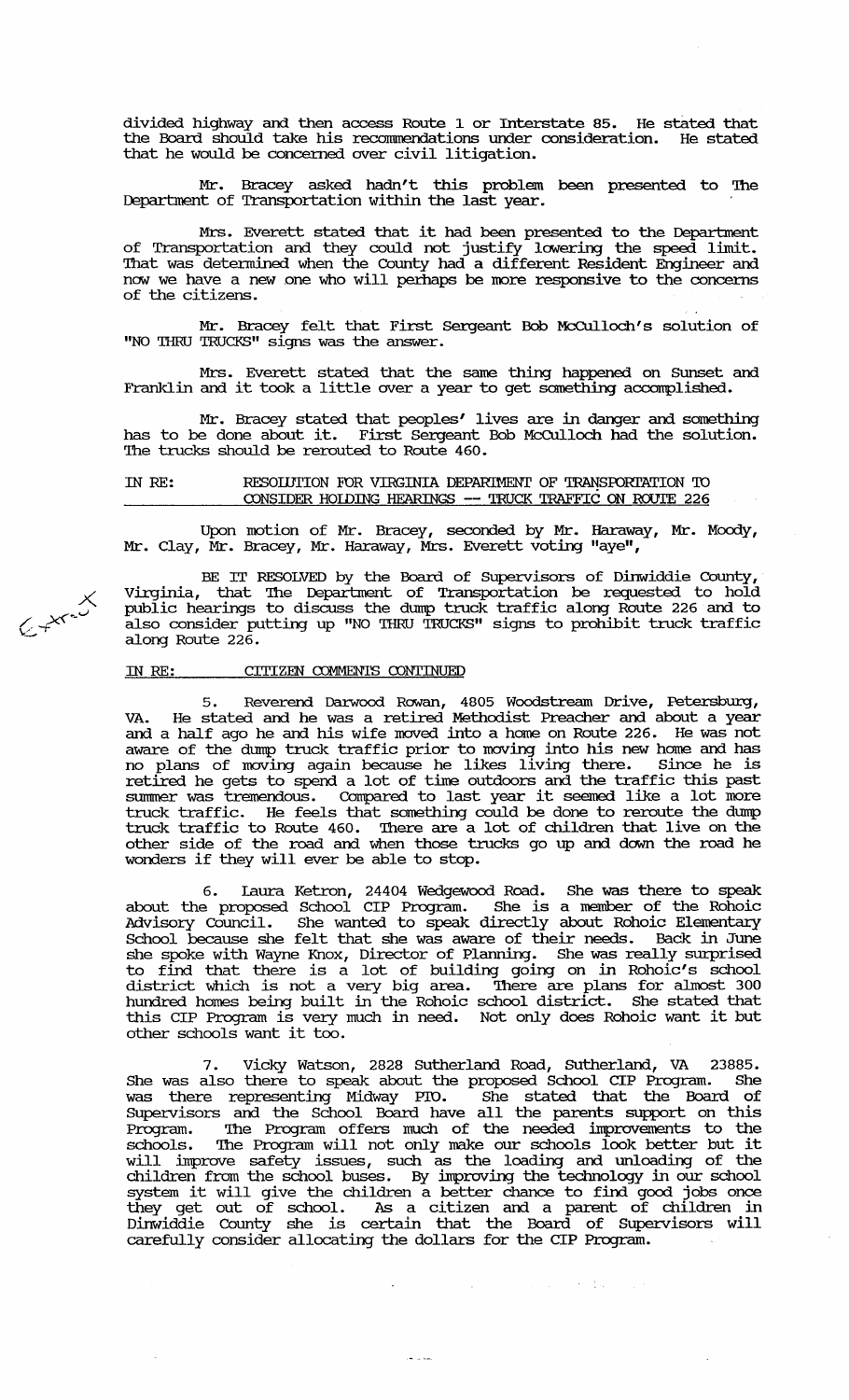IN RE:

# WEST PETERSBURG & VICINITY AWARENESS -- DELINQUENCY PREVENITION INCENTIVE GRANT APPLICATION

789098Prg

縣泰

्<br>संस्

Reverend Peter Jeffrey, Pastor of First Baptist Church in West<br>Petersburg came before the Board and wanted to disclose that he was not a<br>resident of West Petersburg or Dinwiddie County and asked permission to be the spokesperson for this particular issue.

### Mrs. Everett advised him that that would be fine.

Reverend Jeffery stated that WPVA wanted permission to apply for<br>a grant and the Board's approval to receive the funding should they be selected. It is a Federal Grant which funds under Title V, known as JJDP It is available through a competitive grant process to support funds. delinquency prevention efforts in local communities. These grant funds,<br>not to exceed \$50,000, must be awarded to local units of government but<br>can be targeted to particular communities. The Office on Youth has been<br>asked administration of the grant with the School Board serving in the capacity of fiscal agent. WPVA would serve as the employing office for the coordinators who would be responsible for program component implementation. The application deadline to apply for the grant is this Friday, November 18, 1994.

Sharon Yates, Chairperson of the Youth Commission in Dinwiddie County, came before the Board and stated that her organization would serve as the Prevention Policy Board if the grant was approved.

Mr. Bracey asked if WPVA would be financially responsible.<br>Reverend Jeffrey stated that ultimately the County would be responsible.<br>If WPVA accomplishes what it has said that it will accomplish then the<br>Board and the Count time that the Board or the County would be liable is if WPVA falls short of what they promised to do.

Mr. Bracey wanted reassurance that Reverend Jeffrey and his<br>organization would not come back in a year saying that they had fallen short and they needed the County's help.

Ray Watson, Assistant to the Superintendent for Finance and Technology, came before the Board. He stated that he shared the Board's connecting, which we went the was concerned about the liability of<br>concerns and also stated that he was concerned about the liability of<br>part-time. Mr. Watson stated that he was confident that WPVA could handle<br>their part. tell a student that they are facing expulsion and this program could help<br>with troubled young adults. He will be auditing them very carefully.

Reverend Jeffrey wanted to comment on Mr. Watson's concern about unemployment compensation. He stated that there is a component dealing with unemployment compensation in their employment packages and it would not fall back onto the School Board.

Mr. Bracey felt that as long as Mr. Watson was confident that they could handle it he did too.

Mr. Moody feels that it is a good program and hoped that something could be done in his area as well as Mr. Clay's.

Upon motion of Mr. Bracey, seconded by Mr. Moody, Mr. Moody, Mr. Clay, Mr. Bracey, Mr. Haraway, Mrs. Everett voting "aye",

BE IT RESOLVED by the Board of Supervisors of Dinwiddie County, Virginia, that the Office on Youth and Community Services be authorized to enter an application requesting a federal grant which funds under Title V, known as JJDP funds not to exceed \$50,000.

#### PRESENTATION OF PROPOSED SCHOOL CIP PROGRAM IN RE:

Dr. Thomas Gaul, Superintendent of Schools, appeared before the Board and introduced the Architect for the School CIP Program, William Upton from Ballou, Justice and Upton to make a presentation.

Book 11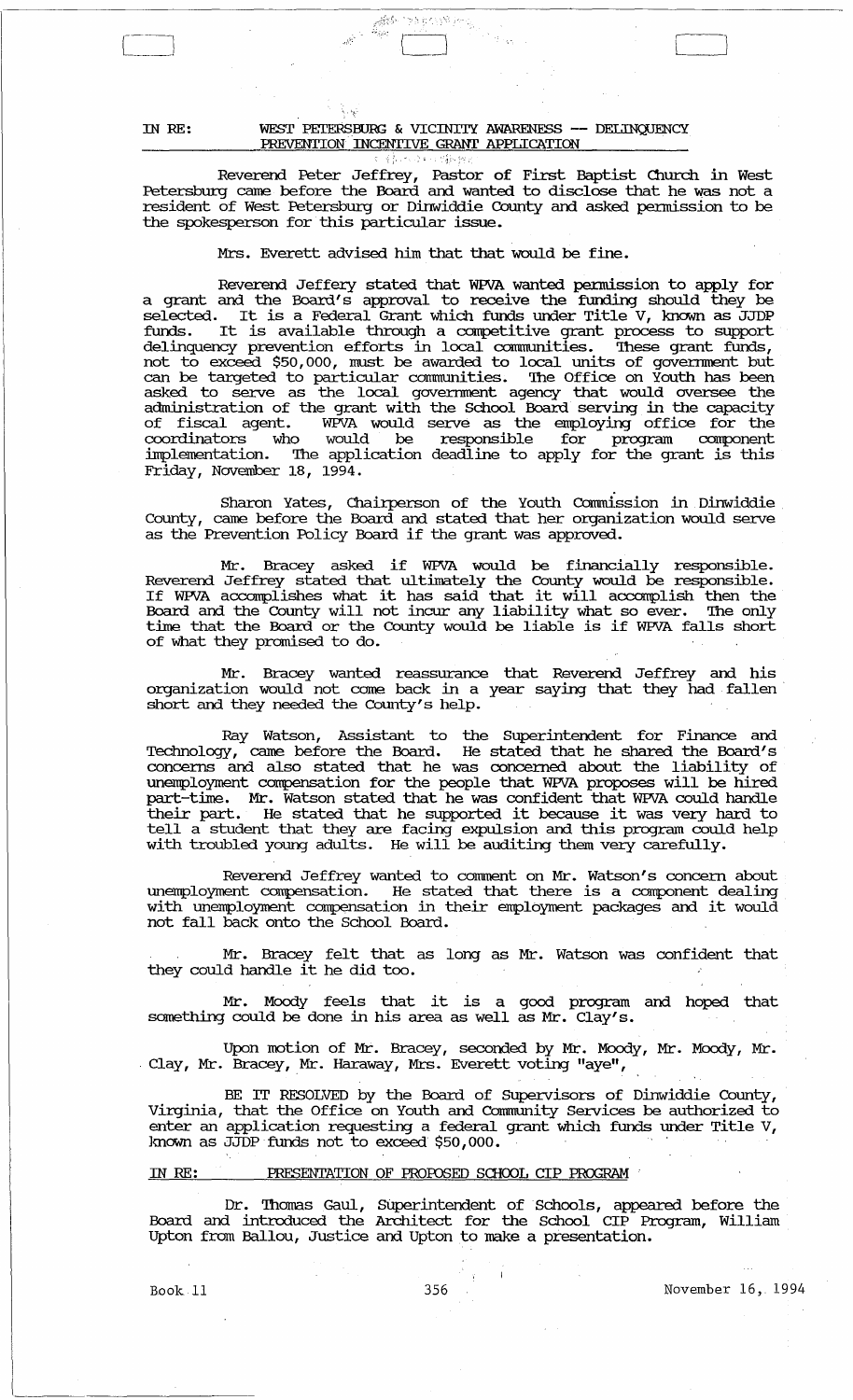Mr. Upton presented to the Board proposals for renovations to various schools in the County.

Mr. Upton stated that he would answer any questions that the Board may have about the proposals.

Mr. Bracey was concerned about how many students the schools would be able to acconunodate once the project was completed. For example, the High School now acconunodates 1,102 students and after the project it would only accommbdate 1,200 students. After the project was completed it wouldn't really accommodate a lot more students than it currently does.

Mr. Upton stated that the number of students attending Dinwiddie County schools has been very consistent in the last few years.

Mr. Bracey was also concerned that if the project takes three years to complete how would the teachers conduct class until the renovations are done.

Mr. Clay suggested that the figures for the project be left up to the School Board. The School Board has put a lot of work into the project and the only problem that Mr. Clay has is raising the funds to do the project.

Mrs. Everett stated that as soon as the firiancial infonnation comes in, which is due at the end of November, they would schedule a meeting to review it.

THE CHAIRMAN RECESSED THE MEETING AT 3:45 P.M. AND RECONVENED AT 3:50 P.M.

IN RE: VIRGINIA DEPARIMENT OF TRANSPORTATION -- REPORT

Ronald Reekes, Resident Engineer, Virginia Department of Transportation phoned before the meeting and stated that he would be unable to attend.

IN RE: COMMISSIONER OF REVENUE -- REroRI'

Deborah Marston, Commissioner of Revenue presented her report for the month of October, 1994.

## IN RE: ADVERTISE PROPOSED CODE AMENDMENTS FOR PUBLIC HEARING

Wendy Weber Ralph, Assistant County Administrator, came before the Board to present several proposed Code Amendments and to request authorization to advertise them for Public Hearing on December 7, 1994. since these Code Amendments deal with the duties of the Treasurer and the Connnissioner of Revenue, she invited Deborah Marston, Connnissioner of Revenue and William E. Jones, Treasurer to interrupt her at any point if they wanted to add something.

The Code Amendments deal with Admissions Tax, Meals Tax, Transient Occupancy Tax, Personal Property Tax and Business License. Mrs. Marston added several amendments to the Business License and Personal Property Tax sections of the Code.

Upon motion of Mr. Bracey, seconded by Mr. Haraway, Mr. Moody, Mr. Clay, Mr. Bracey, Mr. Haraway, Mrs. Everett voting "aye",

BE IT RESOLVED by the Board of Supervisors of Dinwiddie County, Virginia, that the County Attorney is authorized to advertise the proposed Code Amendments for Public Hearing on December 7, 1994.

### IN RE: RESOLUTION TO REASSESS

 $\int \sqrt{e^{x}}$  $\vee$  +  $\vee$ 

 $\times$   $-$ Mrs. Deborah M. Marston appeared before the Board and advised<br>them that if they wanted to extend the General Reassessment past a four year interval they needed to adopt a resolution to do so.

Upon motion of Mr. Clay, seconded by Mr. Bracey, Mr. Moody, Mr. Clay, Mr. Bracey, Mr. Haraway, Mrs. Everett voting "aye",

مدار میباشد.<br>مدارات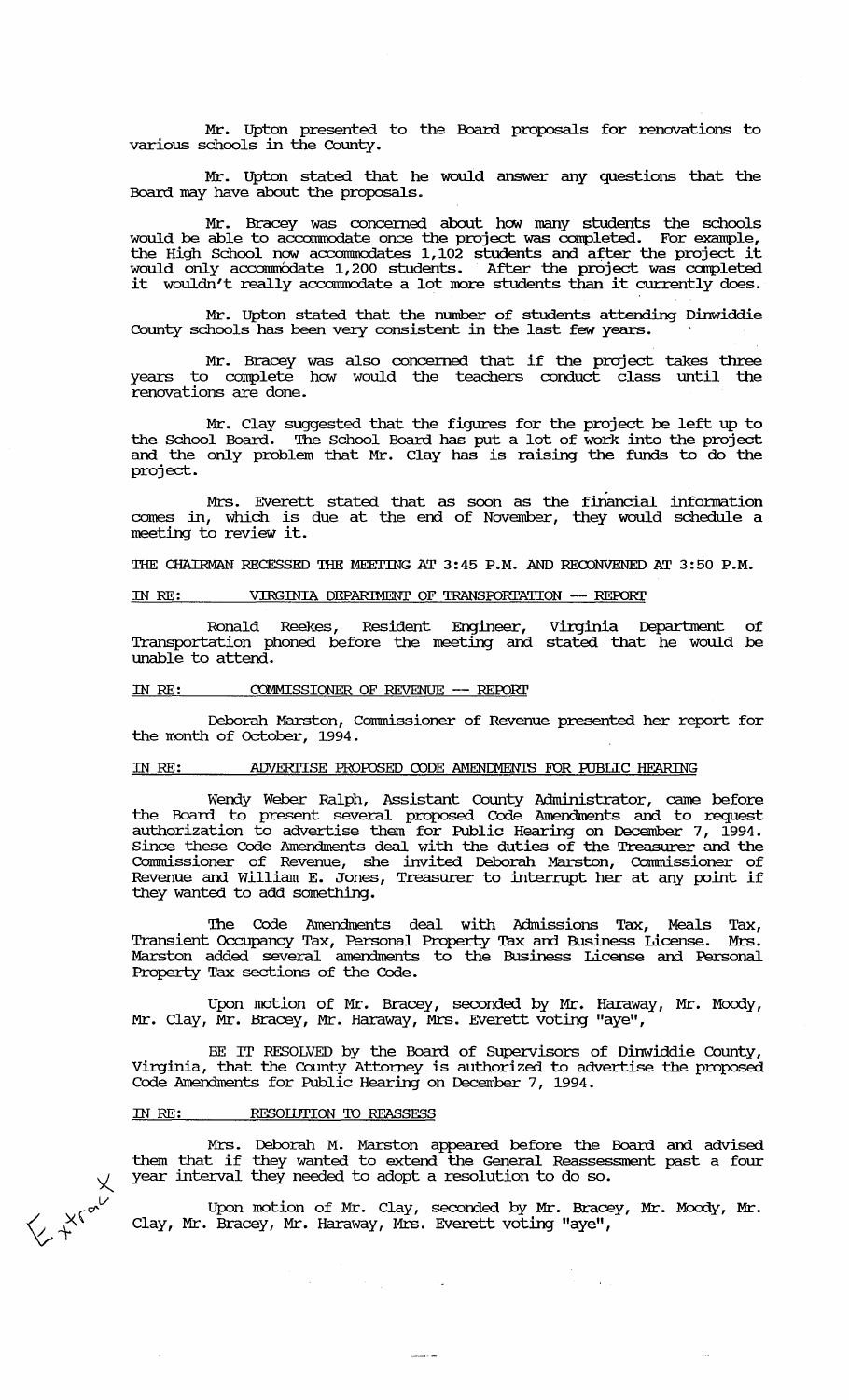BE IT RESOLVED by the Board of Supervisors of Dinwiddie County, Virginia, that the reassessment for Dinwiddie County will be done in five-year intervals in accordance with section 51.8-3252, Code of Virginia, to begin on July 1, 1995.

 $\cup$   $\beta_{k}$  .

· ;" .~.;.: ;.

# IN RE: TREASURER -- REPORT

Mt-. William E. Jones, Treasurer submitted his reports for the month of October, 1994 .

### IN RE: COMMONWEALIH ATTORNEY -- REPORT

Mr. T.O. Rainey, Commonwealth Attorney, was present at the beginning of the meeting but was called away.

## IN RE: SHERIFF -- REPORT

Mr. Dwayne H. Abernathy, Building Inspector submitted his report for the month of October, 1994.

# IN RE: ANIMAL WARDEN -- REPORT

Mr. steve Beville, Interim Animal Warden, presented his report for the month of October, 1994.

## IN RE: ANIMAL SHELTER -- PART TIME SHELTER CUSTODIAN

Upon motion of Mr. Bracey, seconded by Mr. Haraway, Mr. Moody, Mr. Clay, Mr. Bracey, Mr. Haraway, Mrs. Everett voting "aye",

BE IT RESOLVED by the Board of supervisors of Dinwiddie County, Virginia that the Animal Warden is authorized to advertise for part time help at the animal shelter to assist in providing coverage for Saturday, Sunday, Holidays, and Vacations.

## IN RE: DIRECIOR OF PLANNING -- REPORT

Mr. Wayne Knox, Director of Planning, presented his report for the month of October, 1994 and gave additional information about issues that were not in his report.

1. At the next Board meeting there will be a public hearing on the Virginia Motorsports Park and a public hearing for an ordinance amendment regarding private sewage facilities.

2. On Friday, November 18, 1994, Norfolk Southern Corporation will probably begin some type of proceedings in reference to closing off the railroad crossings on Stanfield Farm Lane. The situation is that Norfolk Southern Corporation sent an agreement to several citizens that have to cross over their railroad track in order to get to their residence. The agreement relieved Norfolk Southern Corporation of any liability in case someone was hurt crossing over their track to get to their home. The agreement also stated that the residents would pay a maintenance fee to the railroad to help maintain the crossing.

Norfolk Southern Corporation gave the citizens until Friday, November 18, 1994 in order to sign the agreement. If they would not sign November 18, 1994 In order to sign the agreement. If they would not sign<br>it then the railroad would close off the railroad track that leads into their residences.

Mr. Knox has had extensive conversations with the residents, Norfolk Southern Corporation, their attorney' and the county attorney and the railroad is within their rights. '!he railroad has taken it all the way to the State Supreme Court and they won. The residents along the road told Mr. Knox that they are not opposed to signing an agreement but. they want more information from the railroad first.

Mrs. Everett suggested that maybe someone from Norfolk Southern come and speak to the Board. Mr. Knox stated that the railroad said that they would be happy to came and speak to the Board.

## IN RE: DIRECTOR OF SOCIAL SERVICES -- REPORT

Book 11 357 November 16, 1994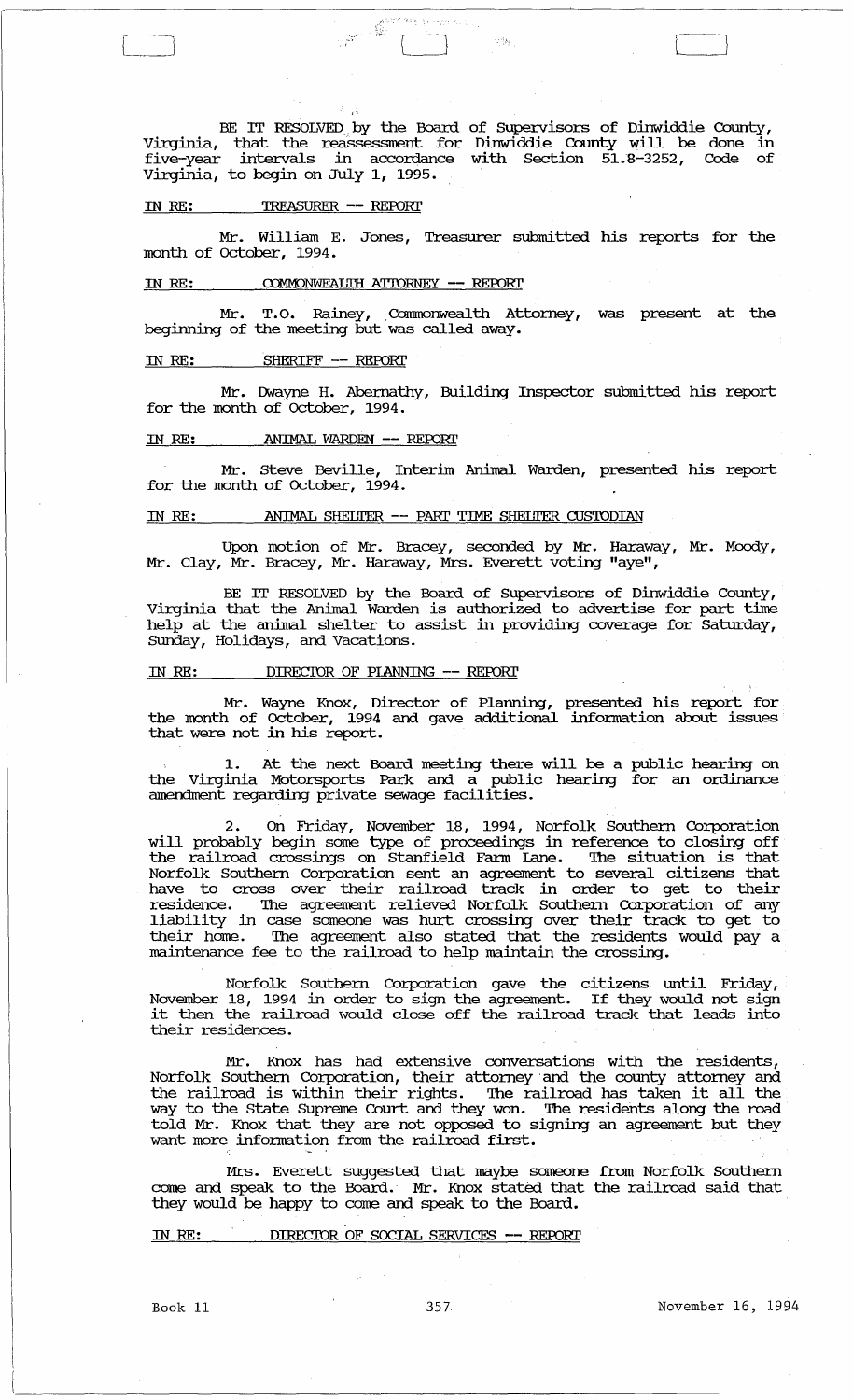Mrs. Peggy McElveen, Director of Social Services, was present and advised the Board that she wanted to talk a little about legislation but she would address it next time.

## IN RE: SUPERINTENDENT OF SCHOOLS -- REPORT

Dr. 'lhomas H. Gaul, School SUperintendent, was present at the beginning of the meeting but was called away.

### IN RE: JOB TRAINING PARINERSHIP ACT GRANT -- SCHOOL BOARD BUDGET

Ray Watson, Assistant to the Superintendent for Finance and Technology, came before the Board. He stated that Dinwiddie County Public Schools are eligible for a Job Training Partnership Act grant in the amount of \$36,500.00. There are no local matching funds required to receive the grant. '!he grant would provide for job training, job placement, and GED instruction for a group of students. He requested. the Board to amend the School Boards revenue budget so that they could receive the grant.

Upon motion of Mr. Haraway, seconded by Mr. Bracey, Mr. Moody, Mr. Clay, Mr. Bracey, Mr. Haraway, Mrs. Everett voting "aye",

BE IT RESOLVED by the Board of SUpervisors of Dinwiddie County, Virginia that funds be appropriated in the amount of \$36,500 to the School Board's revenue budget to be received for a Job Training Partnership Act grant and the School Board is asked to return to the Board of Supervisors in six months for a progress report.

## IN *RE:* GRANT FOR AT-RISK FOUR YEAR OID CHIlDREN

Ray Watson, Assistant to the Superintendent for Finance and Technology, came before the Board. He stated that Dinwiddie County is eligible for a technical assistance grant to provide quality preschool programs for at-risk four year olds who are unserved by another program. The grant has a local match requirement according to the composite index.

Upon motion of Mr. Moody, seconded by Mr. Clay, Mr. Moody, Mr. clay, Mr. Bracey, Mr. Haraway, Mrs. Everett voting "aye",

BE IT RESOLVED by the Board of SUpervisors of Dinwiddie County, virginia, that the County Administrator is authorized to apply for a technical assistance grant in the amount of \$81,659.00 to be used for program planning to provide quality preschool programs for at-risk four year olds who are unserved by another program.

## IN RE: RECREATION -- REPORT

 $\times$ 

 $\times$ 

*G-t<ro-<sup>u</sup>*

 $\angle$   $\times$   $\sim$ 

Toni S. Rinaldi, Recreation Director, presented his report for the month of October, 1994.

## IN RE: MAINTENANCE COORDINATOR -- FULL TIME BASIS

Mr. Rinaldi stated that Eugene Ramsey has been working for the County on a part-time basis for about the last month and has done an excellent job. Mr. Rinaldi would like the Board's pennission to bring Mr. Ramsey on as a full time employee. Mr. Rinaldi stated that Mr. Ramsey was unable to be at the meeting because his mother in law passed away and he was at the funeral.

Upon motion of Mr. Bracey, seconded by Mr. Haraway, Mr. Moody, Mr. Clay, Mr. Bracey, Mr. Haraway, Mrs. Everett voting "aye",

BE IT RESOLVED by the Board of supervisors of Dinwiddie County, Virginia that Eugene Ramsey be hired full time as the Maintenance Coordinator for the Recreation Department effective December 1, 1994.

## IN RE: STORAGE BUILDING FOR RECREATION EQUIPMENT

Mr. Toni Rinaldi submitted some estimates on building a storage facility at the Middle School for his equipment. Mr. Rinaldi stated that

 $\sim$   $\sim$ 

 $\mathcal{L}_{\rm{max}}$  . The  $\mathcal{L}_{\rm{max}}$ 

 $\mathcal{L}^{\mathcal{L}}$  , we can also

 $\sim 10^7$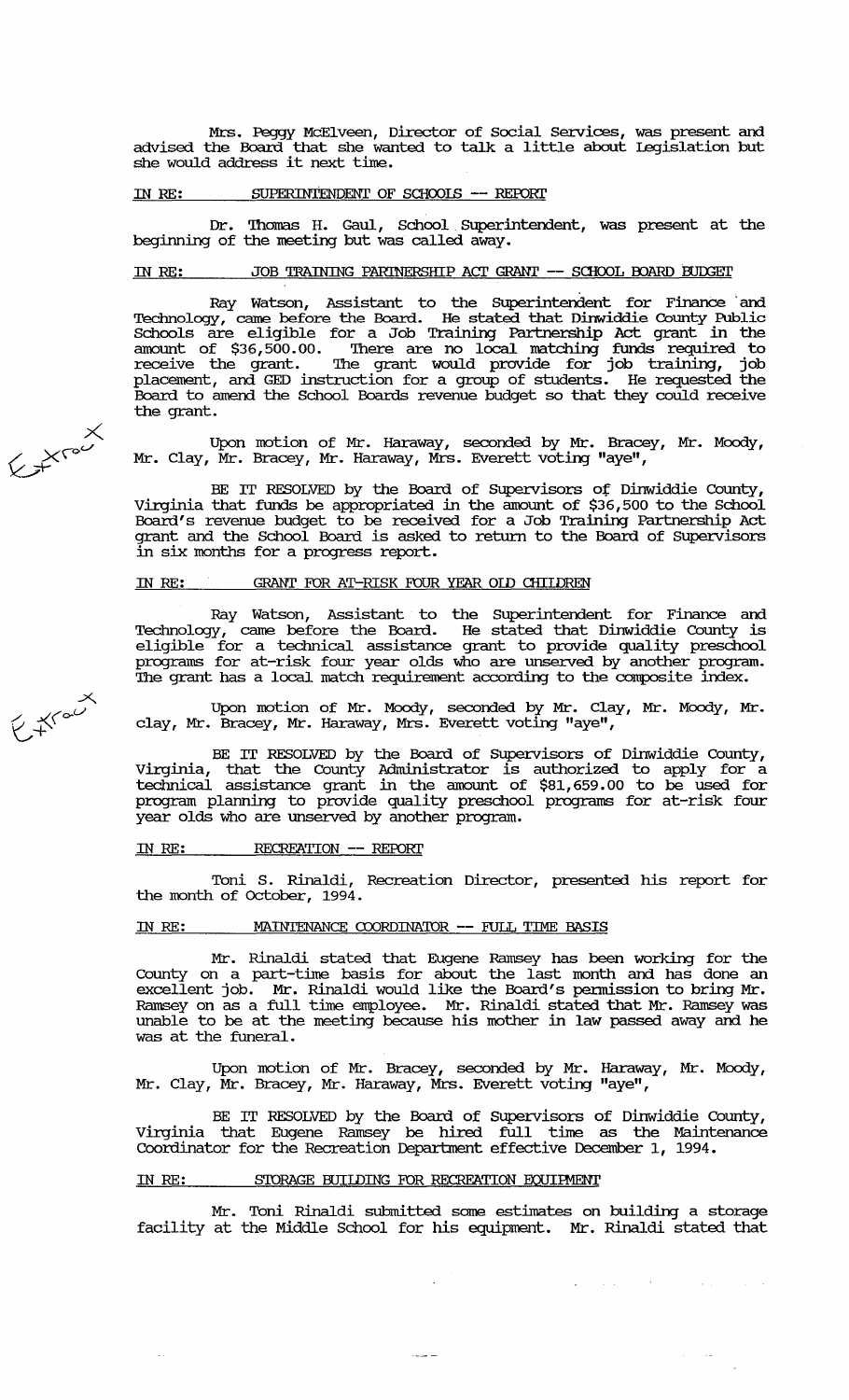he has gotten the school's verbal permission to build the facility but will get it in writing.

 $\hat{b}^{\pm}_{R\sigma}$ 

**SEPTERS REPORTED** 

Mr. Bracey stated that maybe Mr. Rinaldi should wait until the CIP program is finalized. Mr. Haraway agreed with Mr. Bracey; Mr. Rinaldi should wait until they decide what they are going to do with the Middle School as far as renovations are concerned.

Mr. Bracey suggested that Mr. Rinaldi ask the School Board for space. Mr. Rinaldi stated that he didn't mind using the School Boards space. Fir. Kindicit stated that he didn't him using the school boards<br>space for awhile but he wanted to know if eventually he could get the facility for his equipment that he needs.

Mr. Rinald stressed that he did not mind waiting a little while to get the building but he would like some indication that he will get it. IN RE: PUBLIC SAFEIY DIRECTOR -- REPORT

David W. Nichols, Public Safety Officer, presented his report for the month of September, 1994.

## IN RE: AWARD OF BID TO UPGRADE COMMUNICATION SYSTEM FOR FIRE & RESCUE

David W. Nichols came before the Board and asked that they accept the bid from Butler Communications to upgrade the communication system for fire and rescue. There were only two bids submitted, commtronics \$951.00 and Butler Communications \$929.00. The bid from Commtronics does not include headset option.

Upon motion of Mr. Clay, seconded by Mr. Moody, Mr. Moody, Mr. Clay, Mr. Haraway, Mrs. Everett voting "aye", (Mr. Bracey was out of the room) ,

BE IT RESOLVED by the Board of SUpervisors of Dinwiddie County, Virginia, that the bid from Butler Communications be accepted to upgrade the communication system for dispatch of fire and rescue services in the amount of \$929.00.

## IN RE: SELF CONTAINED BREATHING APPARATUS

David W. Nichols, advised the Board that the Fire and Rescue Association has reevaluated the immediate need for self contained breathing apparatus for their respective companies. At the present time, the following number of units are requested by each agency:

| Ford Co. 2        | ∽  |
|-------------------|----|
| McKenney Co. 3    |    |
| Namozine Co. 4    | 5  |
| Old Hickory Co. 5 | _4 |
| Total             | 20 |

Mr. Nichols stated that the revised price quotation from Fire Protection Equipment Company for MSA brand is \$1,449.85 each. The total expenditure will be \$28,997.00. The Association requests approval for the purchase of 20 units at this time with the balance of 30 to be budgeted during the next fiscal year.

Mr. Bracey asked if the bid from Fire Protection Equipment Company for MSA brand was the low bid. Mr. Nichols advised him that it was not the low bid. There were eighteen members on the committee that selected the bid from Fire Protection Equipment for MSA brand. . They selected the unit far and beyond any other unit that they tested.

Mrs. Everett stated that the Board had to figure out where to get the money to pay for the apparatuses. She requested a report from the Administration advising the Board where the money was 'going to come from to buy a total of 20 MSA brand apparatuses for Foro co. #2, McKenney Co. #3, Namozine Co. #4, Old Hickory Co. #5, and reimburse Dinwiddie Co. #1 for six Survive-Air apparatuses that were previously purchased. '

Mr. Nichols asked Mrs. Everett if there would be any<br>ation in this budget year for Carson. Mrs. Everett stated how consideration in this budget year for Carson.

Book 11 358 November 16, 1994

 $\begin{pmatrix} 1 & 1 \\ 1 & 1 \end{pmatrix}$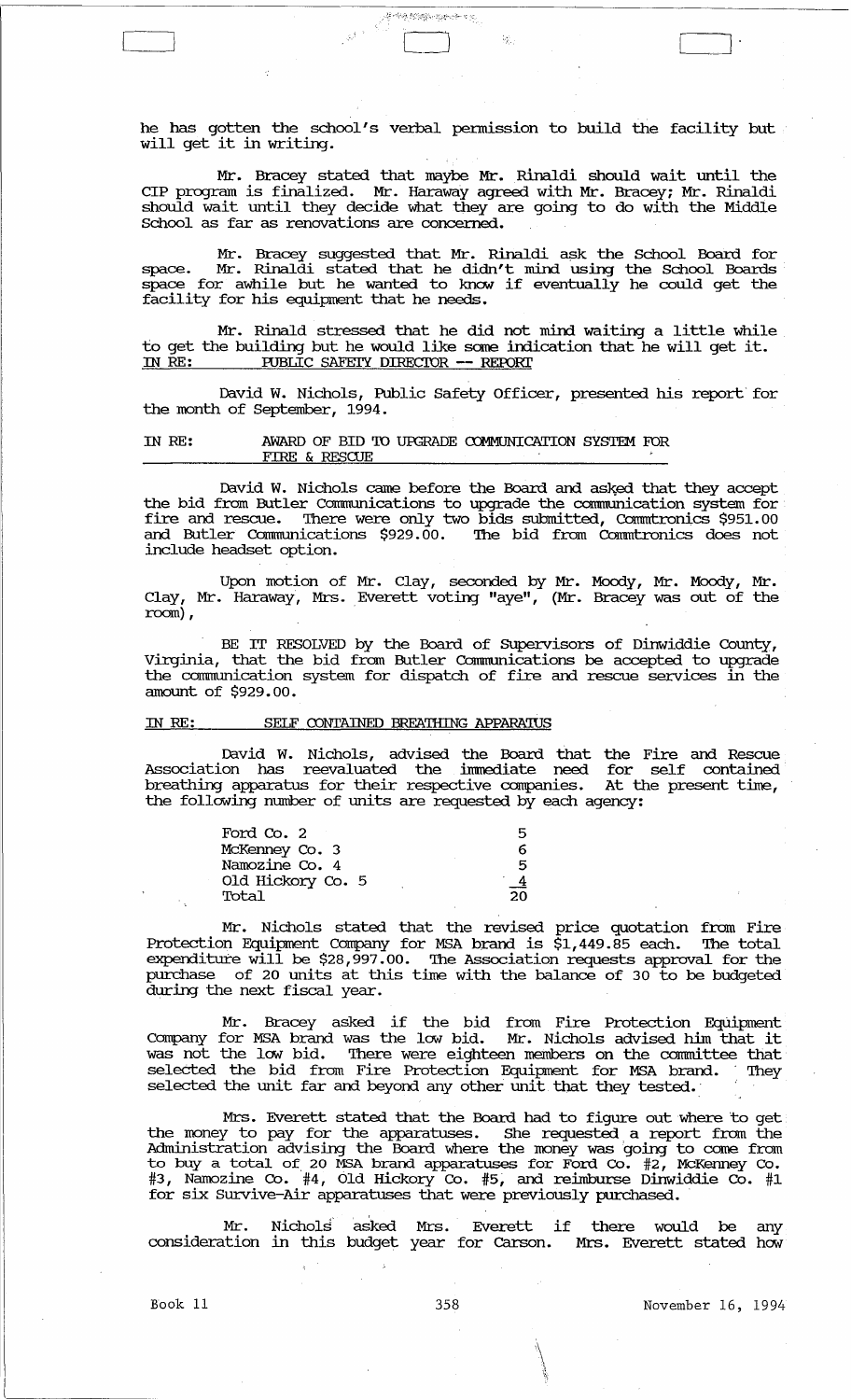much are they looking for in assistance. Mr. Nichols stated that they are looking for about \$10,000.00 total. Mrs. Everett stated that they would consider them in the next budget year.

### IN RE: DIRECTOR OF WASTE MANAGEMENT -- REPORT

Mr. Denny King, Director of Waste Management, appeared before the Board and assured the Board that everything was running smoothly at the landfill.

## IN RE: AWARD OF BID FOR MICROFIIM CAMERA -- CIRCUIT COURT CLERK

Huntus Dlke, from the circuit Court Clerk's Office, came before the Board and stated that she was representing Annie Lee Williams, Circuit Court Clerk in reference to the purchase of a microfilm camera that was budgeted for this fiscal year. The bids were as follows:

| C.W. Warthen Company Inc. | \$6,800.00 |
|---------------------------|------------|
| The Paul Company          | \$8,400.00 |
| R.L. Ballard & Associates | \$7,900.00 |

Upon motion of Mr. Clay, seconded by Mr. Bracey, Mr. Moody, Mr. Clay, Mr. Bracey, Mr. Haraway, Mrs. Everett voting "aye",

BE IT RESOLVED by the Board of supervisors of Dinwiddie County, Virginia, that the bid from C.W. Warthen Company, Inc. for a Microfilm camera for the Circuit Court Clerk's Office be accepted in the amount of \$6,800.00.

## IN RE: RESOLUTION FOR HOLIDAY SCHEDULE

Upon motion of Mr. Bracy, seconded by Mr. Moody, Mr. Moody, Mr. Clay, Mr. Bracey, Mr. Haraway, Mrs. Everett voting "aye",

BE IT RESOLVED by the Board of supervisors of Dinwiddie County, Virginia, that all local government offices will close at noon on Wednesday, November 23, 1994 and close on Friday, December 23, 1994 in addition to what has already been given.

#### IN RE: BENEFIT INCREASE FOR CURRENT AND FUIURE REI'IREES

Upon motion of Mr. Moody, seconded by Mr. Bracey, Mr. Moody, Mr. Clay, Mr. Bracey, Mr. Haraway, Mrs. Everett voting "aye",

BE IT RESOLVED that the Board of Supervisors of Dinwiddie County, Virginia, does hereby elect to provide a 3% retirement allowance increase as provided in the Code of Virginia, section 51.1-130, 51.1-155, 55.1-157 as applicable for its eligible current and future retirees under employer code (5-5126); and

BE IT ALSO RESOLVED that the Board of Supervisors of Dinwiddie County, Virginia agrees to accept all liability for any current or future additional employer contributions and any increases in current or future x dedictor to approve contribution rates resulting from its election to provide the increase in benefits to its current and future retirees; and  $\chi$   $\chi$ <sup> $\sim$ </sup> increase in benefits to its current and future retirees; and

> BE IT FURIHER RESOLVED that the Board of Supervisors of Dinwiddie County, Virginia elects to allow its eligible current and future retirees to receive the benefit increase effective October 1, 1994.

> NOW, THEREFORE, LeeNora Everett, Chairman of the Board of Supervisors, and Charles W. Burgess, Jr., Clerk of the Board of Supervisors, are hereby authorized and directed in the name of the Board of Supervisors to execute any required contract in order that said eligible current and future retirees of the Board of Supervisors may participate in the benefit allowance increase as provided for in the Code of Virginia. In execution of any contract which may be required, the seal of the Board of Supervisors shall be affixed and attested by the Clerk, and said officers of the Board of Supervisors are authorized and directed to pay over to the Treasurer of Virginia from time to time such sums as are due to be paid by the Board of Supervisors for this purpose.

 $e^{x^{\lambda}$ 

للمرابط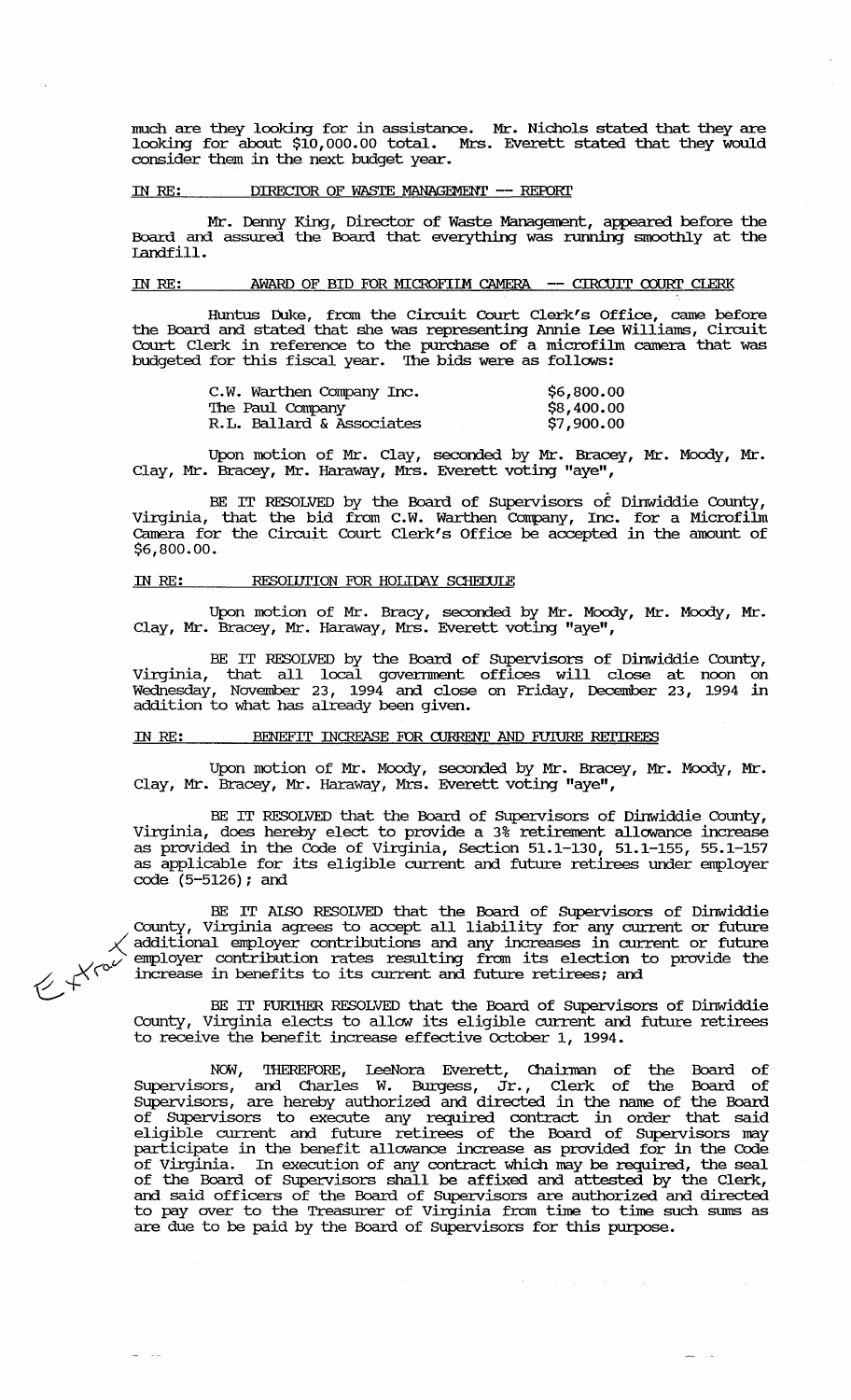I, Charles W. Burgess, Jr., Clerk of the Board of Supervisors, certify that the foregoing is a true and correct copy of a resolution passed at a lawfully organized meeting of the Board of Supervisors held at Dinwiddie County, Virginia at 2:00 P.M. on November 16, 1994. Given under Dinwiddie County, Virginia at 2:00 P.M. on November 16, 1994. Given under my hand and seal of the Board of Supervisors this 16<sup>th</sup> day of  $Novemben$ , 1994.

Baytslife aver

 $_{\text{u}}$   $_{\text{u}}$   $_{\text{v}}$ 

## IN RE: SALE OF PROPERIY -- DINWIDDIE AIRPORT & INDUSTRIAL AUIHORITY

Upon motion of Mr. Bracey, seconded by Mr. Moody, Mr. Moody, Mr. Clay, Mr. Bracey, Mr. Haraway, Mrs. Everett voting "aye", .......................

BE IT RESOLVED by the Board of SUpervisors of Dinwiddie County, Virginia, that the Dinwiddie Airport and Industrial Authority (the "Authority") has contracted to sell certain real property consisting of approximately 0.976 acre on the northern side of State Route No. 684 in Rohoic Magisterial District (the "Property") to the J. S. Lipman, D.D.S., Inc. Pension Fund (the "Purchaser"); and

WHEREAS, the Authority has caused a deed of the Property to be prepared, executed and delivered to the Purchaser; and

WHEREAS, the Act of the General Assembly of Virginia which created the Authority, as amended, provides that the Authority may not sell, exchange, mortgage or convey real property of the Authority without the consent of the governing body of Dinwiddie County, Virginia; and

WHEREAS, the Board of Supervisors of Dinwiddie County, Virginia, believes it to be in the best interest of the County to approve and consent to the sale and conveyance of the property to the Purchaser by the Authority;

NCM, THEREFDRE, BE IT RESOLVED, that the Board of supervisors of Dinwiddie County, Virginia, hereby consents to and approves the sale and conveyance of the Property by the Authority to the Purchaser and ratifies the actions of the Authority taken in connection therewith, including without limitation, the execution and delivery of that certain deed dated July 7, 1994, from the Authority to the Purchaser.

## IN RE: **AWARD OF COPIER CONTRACT**

Wendy Weber Ralph, Assistant County Administrator, appeared before the Board and presented the following proposals that were submitted for a new copier for the Administration Office:

| Vendor          | Purchase                                                            | 36 Month<br>Lease/Purch. Maint. Rental | the control of the control of the | $-36$ Mo. |
|-----------------|---------------------------------------------------------------------|----------------------------------------|-----------------------------------|-----------|
| 1. Pitney Bowes | 11,526.00                                                           |                                        | $365/mo.$ *167/mo. 550 + 55       |           |
|                 | 9070 (ON STATE CONTRACT FOR STRAIGHT PURCHASE & ALL RENTAL METHODS) |                                        |                                   |           |

- 2. Cobb Office Prod. (Mita DC -7090) 11,340.00 382/mo. 167/mo. None (ON STATE CONTRACT FOR A 12-MONTH RENTAL)
- 3. Xerox Corporation 18,410.00 No Lease 90/mo. 559 (ON STATE CONTRACT FOR A 12-MONTH RENTAL) (lower bench mark)

\*Represents minimum maintenance payment.)

Mrs. Ralph stated that the Administration Office has 'tried out a demo from Pitney Bowes and recommended that their proposal be accepted on a lease/purchase basis.

Upon motion of Mr. Bracey, seconded by Mr. Moody, Mr. Moody, Mr. Clay, Mr. Bracey, Mr. Haraway, Mrs. Everett voting "aye",

BE IT RESOLVED by the Board of supervisors of Dinwiddie County, Virginia, that the proposal from pitney Bowes for a new copy machine for the administration office be accepted.

[-]

Book 11 359 November 16, 1994